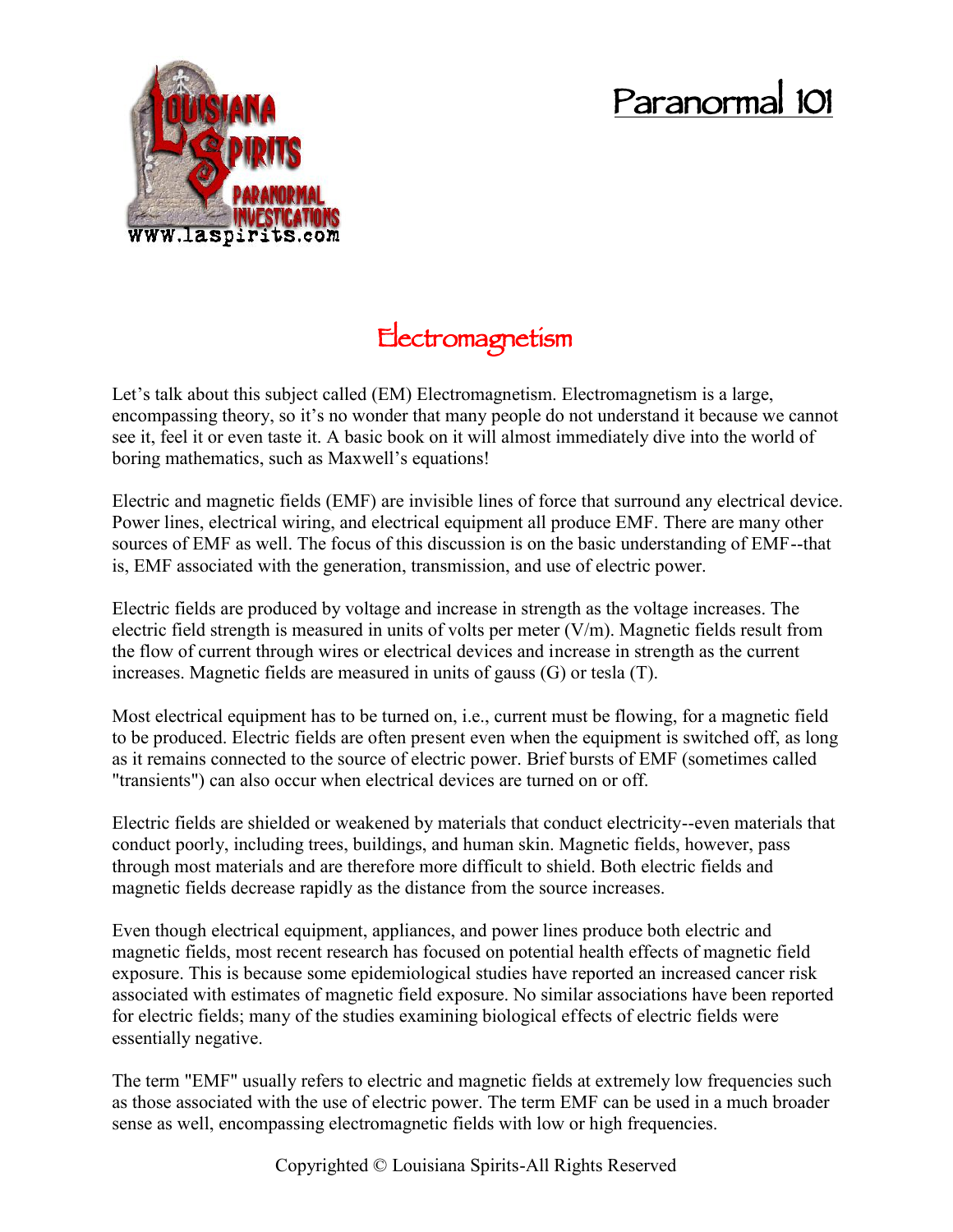Measuring EMF: Common Terms

Electric fields: Electric field strength is measured in volts per meter (V/m) or in kilovolts per meter (kV/m).  $1 \text{ kV} = 1000 \text{ V}$ 

Magnetic fields: Magnetic fields are measured in units of gauss (G) or tesla (T). Gauss is the unit most commonly used in the United States. Tesla is the internationally accepted scientific term. 1  $T = 10,000$  G Since most environmental EMF exposures involve magnetic fields that are only a fraction of a tesla or a gauss, these are commonly measured in units of microtesla  $(\mu T)$  or milligauss (mG). A milligauss is  $1/1,000$  of a gauss. A microtesla is  $1/1,000,000$  of a tesla. 1 G = 1,000 mG; 1 T = 1,000,000 uT To convert a measurement from microtesla (uT) to milligauss (mG), multiply by 10. 1  $\mu$ T = 10 mG; 0.1  $\mu$ T = 1 mG

The earth produces EMF, mainly in the form of static fields, similar to the fields generated by DC electricity. Electric fields are produced by air turbulence and other atmospheric activity. The earth's magnetic field of about 500 mG is thought to be produced by electric currents flowing deep within the earth's core. Because these fields are static rather than alternating, they do not induce currents in stationary objects as do fields associated with alternating current. Such static fields can induce currents in moving and rotating objects.

The wavy line at the right illustrates the concept that the higher the frequency, the more rapidly the field varies. The fields do not vary at 0 Hz (direct current) and vary trillions of times per second near the top of the spectrum. Note that 104 means 10 x 10 x 10 x 10 or 10,000 Hz. 1 kilohertz (kHz) = 1,000 Hz. 1 megahertz (MHz) = 1,000,000 Hz.

You cannot see a magnetic field, but this illustration represents how the strength of the magnetic field can diminish just 1-2 feet (30-61 centimeters) from the source. This magnetic field is a 60- Hz power-frequency field. When it comes to using EMF detectors, may folks have no clue on how to use them properly or the ability to determine man-made sources such as (AC), which is alternating current from natural ones (DC), which is direct current.

The problem is amplified by the fact that most meters are calibrated at 60Hz AC, the same frequency as household wiring and other man-made electrical systems. They were not designed for what we are using them for, such as paranormal research.

Most of us, aka ghost hunters will tell you that ghosts are believed to emit some kind of electromagnetic field, so called EMF. However, when asked why they believe this, many cannot give a good scientific answer because we are still in the beginning stages of this frontier research.

Here is some of our hypothesizes explaining how the EMF detector problem can be solved to some degree in the field of paranormal research. The scientific method is the best way yet discovered for winnowing the truth from lies and delusion. The basic version looks something like this:

- 1. Observe some aspect of the universe.
- 2. Invent a theory that is consistent with what you have observed.
- 3. Use the theory to make predictions.
- 4. Test those predictions by experiments or further observations.
- 5. Modify the theory in the light of your results.
- 6. Go back to step 3 and loop again.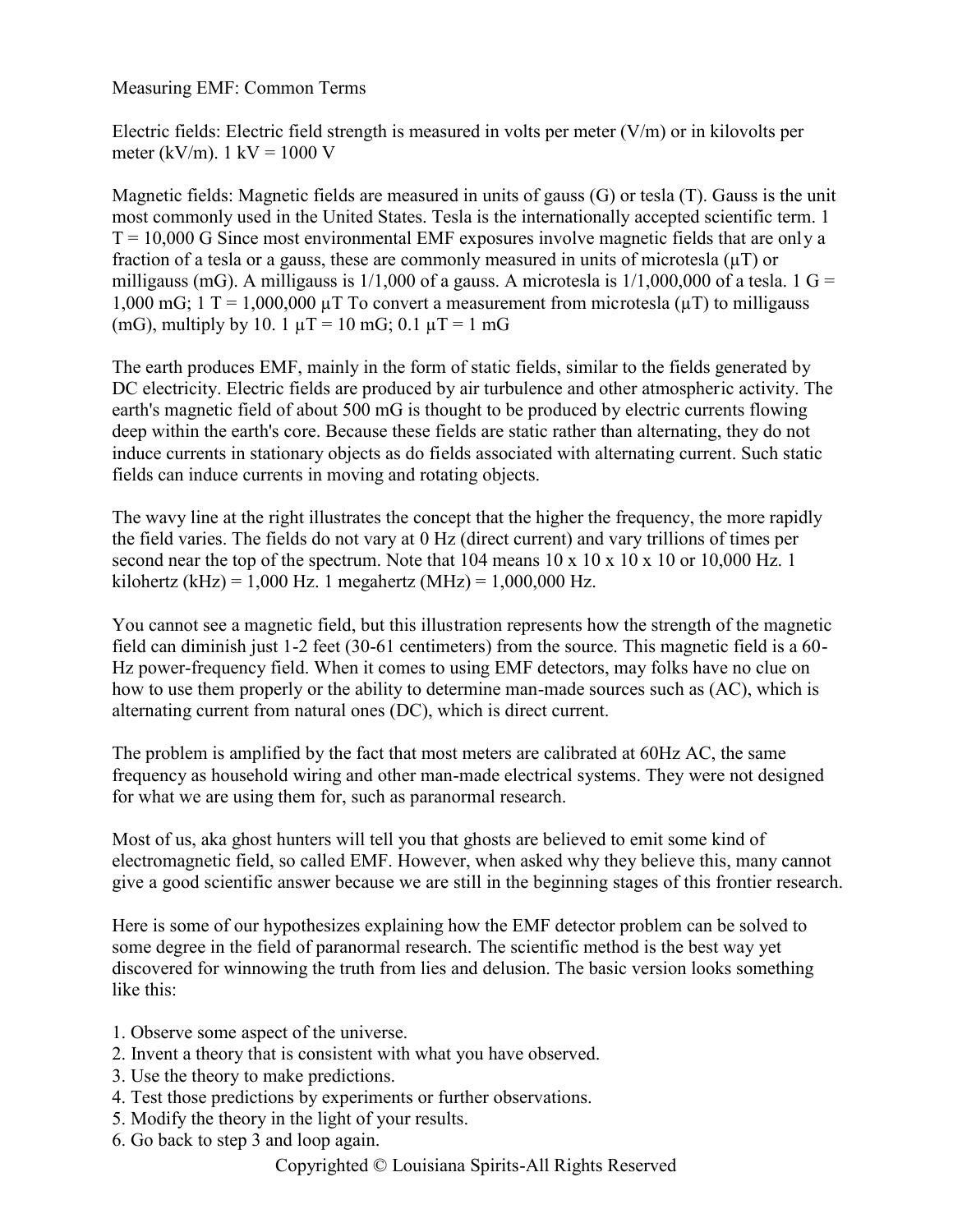So, what is my theory, the basis for ghostly energetic? There is really only one possibility within known science, so let's go to the specialists.

To begin our quest, we must first take a look at the ghost in the human machine, the conscious of the mind. Professor McFadden from the School of Biomedical and Life Sciences at the University of Surrey in the UK believes our conscious mind could be an electromagnetic field. His theory may solve many previously intractable problems of consciousness and could have profound implications for our concepts of mind, spirituality and even life and death.

There are wide differences in the concepts of consciousness, which are prevalent among biologists, psychologists, and sociologists. The threefold meaning of consciousness comes from the Latin word 'con-scio': a) to cut, b) to make a distinction, and c) to know.

There are three different ways to know the difference

- -- 'con-scientia':
- 1) Through genetic bio-reactive knowledge,
- 2) Through personal self-reflexive knowledge, and,
- 3) Through social, consensually validated knowledge.

Most people consider "mind" to be all the conscious things that we are aware of. However this is not quite accurate. The majority of mental activity occurs without awareness. Actions such as peddling a bicycle or walking can become as automatic as breathing. The biggest puzzle in neuroscience is how the brain activity that we're aware of (consciousness) differs from the brain activity of all of those unconscious actions.

The human brain is a symphony of electromagnetic signals, but science has had trouble finding the conductor of the symphony. One of the problems that neurologists have with consciousness is called the binding problem. The best way to explain the binding problem is to use the analogy of a tree. A tree seems to contain thousands of leaves, all of which are contained on several branches. Neurobiology tells us that the information contained in the mind (all the leaves) is dissected and scattered among millions of widely separated neurons. The binding problem is encountered when science tries to explain where in the brain all those leaves are stuck together to form the conscious impression of a whole tree.

How does our brain bind information to generate consciousness? The data does not seem to add up and our symphony conductor is once again missing.

Through his research, Professor McFadden realized that every time a nerve fires, the electrical activity sends a signal to the brain's electromagnetic field. However, unlike solitary nerve signals, information that reaches the brain's electromagnetic field is automatically bound together with all the other signals in the brain.

The brain's electromagnetic field does the binding that is characteristic of consciousness. Conscious information processing is associated with the EM component of ultra low frequency (ULF) brainwaves in either:

a) Dialectically "denser" parts of the brain in the normal awake state of consciousness; or b) a gaseous ionic structure in the vicinity of the mind.